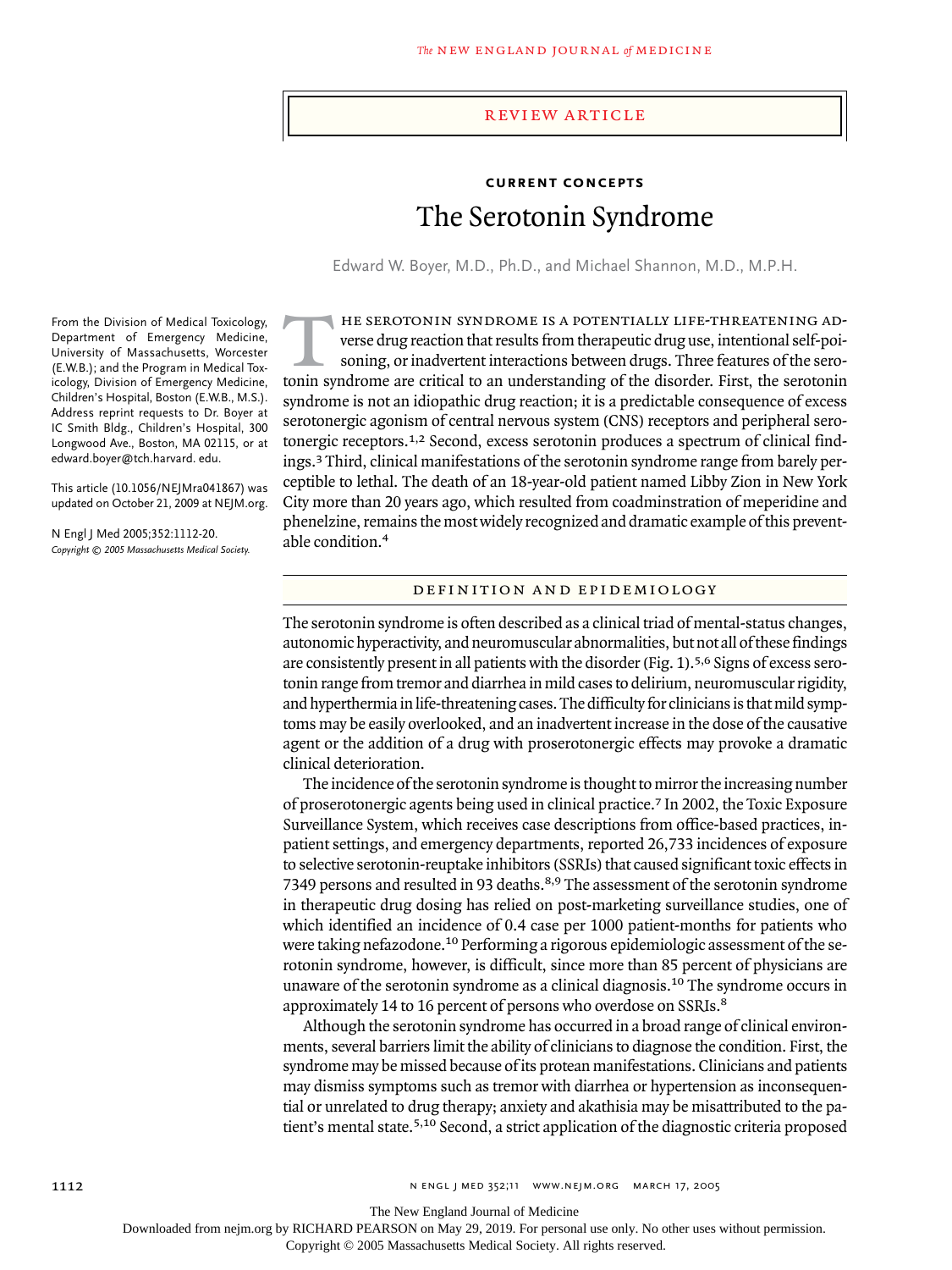by Sternbach potentially rules out what are now recognized as mild, early, or subacute cases of the disorder.1,11 Third, clinicians cannot diagnose a condition of which they are unaware, even though the serotonin syndrome is not rare and has been identified in patients of all ages, including the elderly, children, and newborn infants.10,12-14

A striking number of drugs and drug combinations have been associated with the serotonin syndrome (Table 1). These include monoamine oxidase inhibitors (MAOIs), tricyclic antidepressants, SSRIs, opiate analgesics, over-the-counter cough medicines, antibiotics, weight-reduction agents, antiemetics, antimigraine agents, drugs of abuse, and herbal products; the withdrawal of medications has also been associated with the syndrome.1,4,12,15-23 A single therapeutic dose of an SSRI has caused the serotonin syndrome.12 Moreover, the addition of drugs that inhibit cytochrome isoforms CYP2D6 and CYP3A4 to therapeutic SSRI regimens has been associated with the condition.16,24,25 Administration of serotonergic agents within five weeks after the discontinuation of fluoxetine therapy has produced a drug interaction culminating in the serotonin syndrome, presumably the result of the demethylation of fluoxetine to norfluoxetine, a serotonergic metabolite with a longer serum half-life than its parent compound.13 Specific drugs, such as MAOIs that are irreversible or nonselective or that inhibit monoamine oxidase subtype A, are strongly associated with severe cases of the syndrome, especially when these agents are used in combination with meperidine, dextromethorphan, SSRIs, or methylenedioxymethamphetamine (MDMA, or "ecsta- $SV$ "). 4,8,15,26,27

### manifestations

The serotonin syndrome encompasses a range of clinical findings. Patients with mild cases may be afebrile but have tachycardia, with a physical examination that is notable for autonomic findings such as shivering, diaphoresis, or mydriasis (Fig. 2). The neurologic examination may reveal intermittent tremor or myoclonus, as well as hyperreflexia.

A representative example of a moderate case of the serotonin syndrome involves such vital-sign abnormalities as tachycardia, hypertension, and hyperthermia. A core temperature as high as 40°C is common in moderate intoxication. Common features of the physical examination are mydriasis, hyperactive bowel sounds, diaphoresis, and normal



#### **Figure 1. Spectrum of Clinical Findings.**

Manifestations of the serotonin syndrome range from mild to life-threatening. The vertical arrows suggest the approximate point at which clinical findings initially appear in the spectrum of the disease, but all findings may not be consistently present in a single patient with the serotonin syndrome. Severe signs may mask other clinical findings. For example, muscular hypertonicity can overwhelm tremor and hyperreflexia.

skin color. Interestingly, the hyperreflexia and clonus seen in moderate cases may be considerably greater in the lower extremities than in the upper extremities; patellar deep-tendon reflexes often demonstrate clonus for several seconds after a single tap of the tendon, whereas the brachioradialis reflex is only slightly increased. Patients may exhibit horizontal ocular clonus. Changes in mental status include mild agitation or hypervigilance, as well as slightly pressured speech. Patients may easily startle or adopt a peculiar head-turning behavior characterized by repetitive rotation of the head with the neck held in moderate extension.

In contrast, a patient with a severe case of the serotonin syndrome may have severe hypertension and tachycardia that may abruptly deteriorate into frank shock. Such patients may have agitated delirium as well as muscular rigidity and hypertonicity. Again, the increase in muscle tone is considerably greater in the lower extremities. The muscle hyperactivity may produce a core temperature of more than 41.1°C in life-threatening cases. Laboratory abnormalities that occur in severe cases include metabolic acidosis, rhabdomyolysis, elevated levels of serum aminotransferase and creatinine, seizures, renal failure, and disseminated intravascular coagulopathy. Many of these abnormalities arise, however, as a consequence of poorly treated hyperthermia.

1113

The New England Journal of Medicine

Downloaded from nejm.org by RICHARD PEARSON on May 29, 2019. For personal use only. No other uses without permission.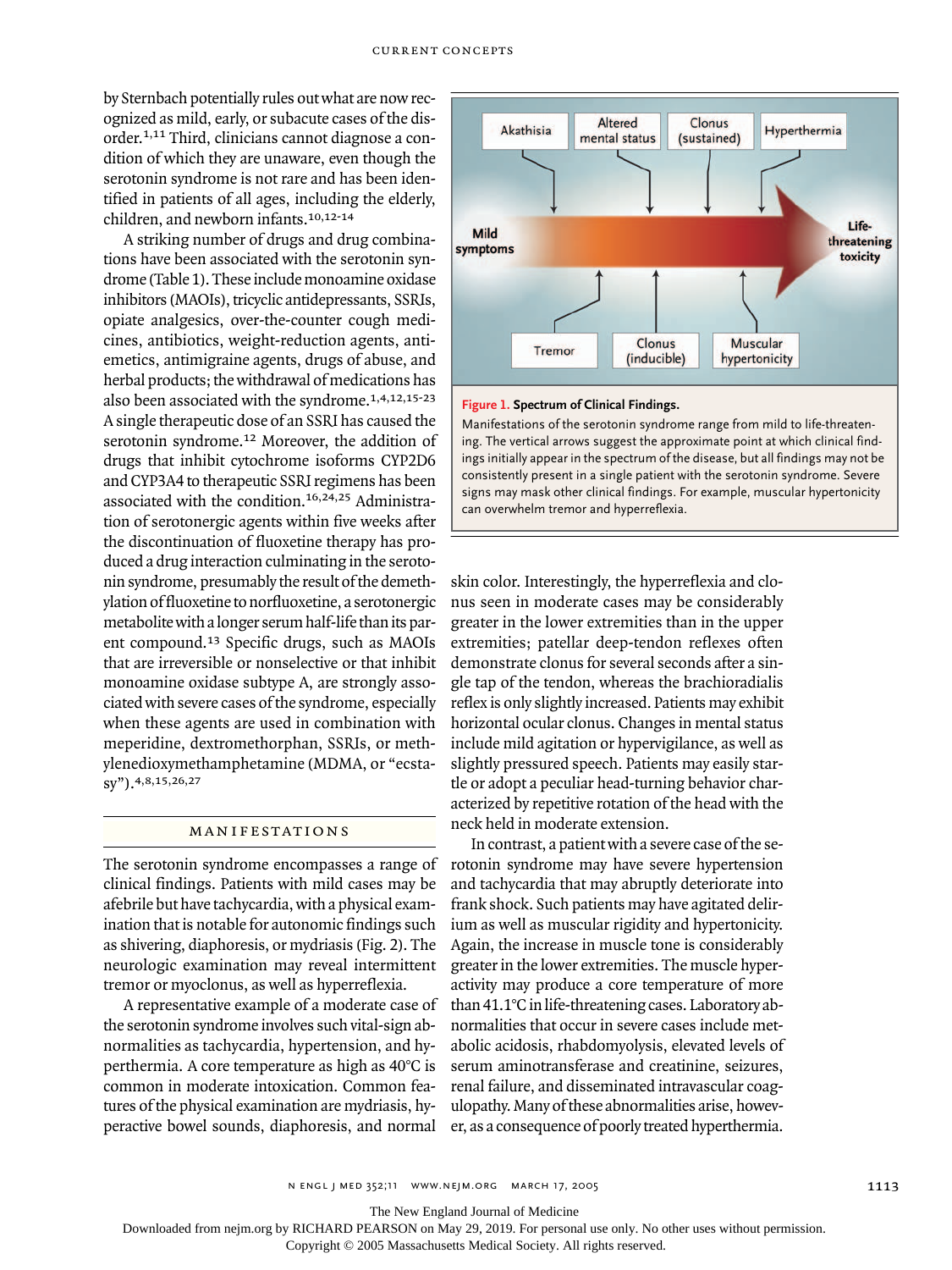#### **Table 1. Drugs and Drug Interactions Associated with the Serotonin Syndrome.**

#### **Drugs associated with the serotonin syndrome**

Selective serotonin-reuptake inhibitors: sertraline, fluoxetine, fluvoxamine, paroxetine, and citalopram

- Antidepressant drugs: trazodone, nefazodone, buspirone, clomipramine, and venlafaxine
- Monoamine oxidase inhibitors: phenelzine, moclobemide, clorgiline, and isocarboxazid
- Anticonvulsants: valproate

Analgesics: meperidine, fentanyl, tramadol, and pentazocine

Antiemetic agents: ondansetron, granisetron, and metoclopramide

- Antimigraine drugs: sumatriptan Bariatric medications: sibutramine
- 

Antibiotics: linezolide (a monoamine oxidase inhibitor) and ritonavir (through inhibition of cytochrome P-450 enzyme isoform 3A4)

Over-the-counter cough and cold remedies: dextromethorphan Drugs of abuse: methylenedioxymethamphetamine (MDMA, or "ecstasy"),

lysergic acid diethylamide (LSD), 5-methoxydiisopropyltryptamine ("foxy methoxy"), Syrian rue (contains harmine and harmaline, both

monoamine oxidase inhibitors)

Dietary supplements and herbal products: tryptophan, *Hypericum perforatum* (St. John's wort), Panax ginseng (ginseng) Other: lithium

# **Drug interactions associated with severe serotonin syndrome**

Zoloft, Prozac, Sarafem, Luvox, Paxil, Celexa, Desyrel, Serzone, Buspar, Anafranil, Effexor, Nardil, Manerix, Marplan, Depakote, Demerol, Duragesic, Sublimaze, Ultram, Talwin, Zofran, Kytril, Reglan, Imitrex, Meridia, Redux, Pondimin, Zyvox, Norvir, Parnate, Tofranil, Remeron

Phenelzine and meperidine

Tranylcypromine and imipramine

Phenelzine and selective serotonin-reuptake inhibitors

Paroxetine and buspirone

Linezolide and citalopram

Moclobemide and selective serotonin-reuptake inhibitors Tramadol, venlafaxine, and mirtazapine

> To better delineate the signs and symptoms that define the serotonin syndrome, the clinical findings in 2222 consecutive cases of self-poisoning with serotonergic drugs were rigorously assessed on the basis of information from a detailed toxicology registry.2 These findings were then compared with the "gold standard," the assignment of a diagnosis of the serotonin syndrome by a medical toxicologist.<sup>2</sup> The clinical findings that had a statistically significant association with the diagnosis of the syndrome were primarily neuromuscular, including hyperreflexia, inducible clonus, myoclonus, ocular clonus, spontaneous clonus, peripheral hypertonicity, and shivering.<sup>2</sup> Autonomic derangements were tachycardia on admission, mydriasis, diaphoresis, and the presence of bowel sounds and diarrhea.<sup>2</sup> Abnormalities in mental status that were significantly associated with the serotonin syndrome were agitation and delirium.2 Hyperthermia that was caused by muscular hypertonicity, defined in this

study as a temperature of more than 38°C, was not as strongly associated with the diagnosis of the serotonin syndrome but occurred in severely intoxicated patients.<sup>2</sup>

The onset of symptoms is usually rapid, with clinical findings often occurring within minutes after a change in medication or self-poisoning.28 Approximately 60 percent of patients with the serotonin syndrome present within six hours after initial use of medication, an overdose, or a change in dosing.28 Patients with mild manifestations may present with subacute or chronic symptoms, whereas severe cases may progress rapidly to death. The serotonin syndrome is not believed to resolve spontaneously as long as precipitating agents continue to be administered.

# pathophysiology and molecular mechanisms

Serotonin is produced by the decarboxylation and hydroxylation of L-tryptophan. Its quantity and actions are tightly regulated by a combination of reuptake mechanisms, feedback loops, and metabolizing enzymes (Fig. 3). Serotonin receptors are divided into seven 5-hydroxytryptamine (5-HT) families (5-HT<sub>1</sub> to 5-HT<sub>7</sub>), several of which have multiple members (e.g.,  $5-HT_{1A}$ ,  $5-HT_{1B}$ ,  $5-HT_{1C}$ , 5-HT<sub>1D</sub>, 5-HT<sub>1E</sub>, and 5-HT<sub>1F</sub>). Further structural and operational diversity is achieved by allelic polymorphisms, splice variants, receptor isoforms, and the formation of receptor heterodimers.<sup>29</sup>

Serotonergic neurons in the CNS are found primarily in the midline raphe nuclei, located in the brain stem from the midbrain to the medulla.<sup>30</sup> The rostral end of this system assists in the regulation of wakefulness, affective behavior, food intake, thermoregulation, migraine, emesis, and sexual behavior.<sup>30</sup> The neurons of the raphe in the lower pons and medulla participate in the regulation of nociception and motor tone.<sup>30</sup> In the periphery, the serotonin system assists in the regulation of vascular tone and gastrointestinal motility.<sup>30</sup>

No single receptor appears to be responsible for the development of the serotonin syndrome, although several lines of evidence converge to suggest that agonism of  $5-HT<sub>2A</sub>$  receptors contributes substantially to the condition.<sup>31-35</sup> Additional subtypes of serotonin receptors, such as  $5-HT<sub>1A</sub>$ , may contribute through a pharmacodynamic interaction in which increased synaptic concentrations of serotonin agonist saturate all receptor subtypes. Nora-

The New England Journal of Medicine

Downloaded from nejm.org by RICHARD PEARSON on May 29, 2019. For personal use only. No other uses without permission.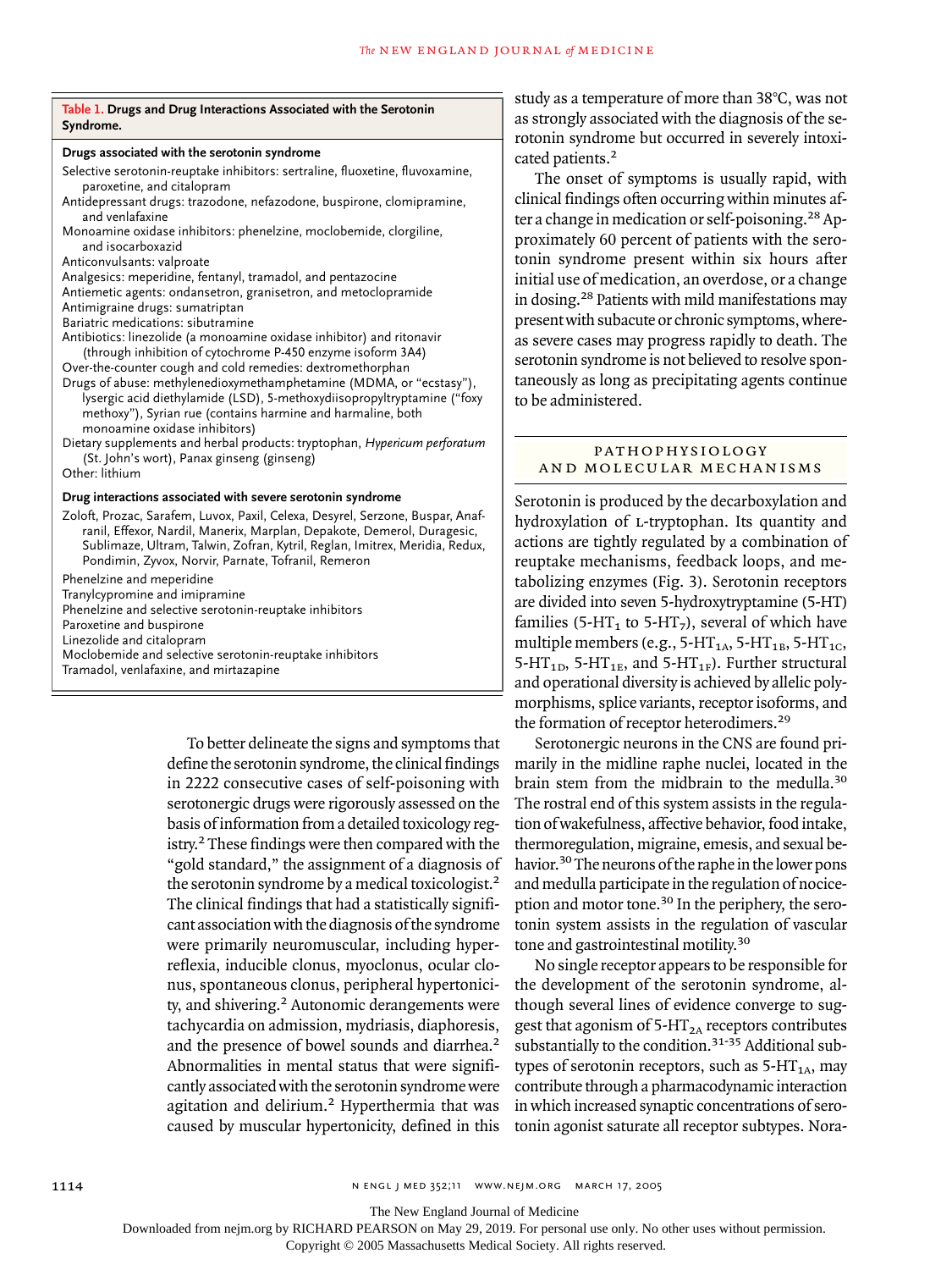

drenergic CNS hyperactivity may play a critical role, since the degree to which CNS norepinephrine concentrations are increased in the serotonin syndrome may correlate with the clinical outcome.<sup>33,35,36</sup> Other neurotransmitters, including *N*-methyl-D-aspartate (NMDA) receptor antagonists and  $\gamma$ -aminobutyric acid (GABA), may affect the development of the syndrome, but the role of these agents is less clear.33,37 Dopaminergic receptors have been implicated, but this association may arise from pharmacodynamic interactions, direct interactions between serotonin and dopamine receptors, other mechanisms, or a misdiagnosis of the serotonin syndrome as the neuroleptic malignant syndrome.<sup>26,33,38,39</sup>

# diagnosis

No laboratory tests confirm the diagnosis of the serotonin syndrome. Instead, the presence of tremor, clonus, or akathisia without additional extrapyramidal signs should lead clinicians to consider the diagnosis, which must be inferred from the patient's history and physical examination. When obtaining the patient's history, clinicians should inquire about the use of prescription and over-thecounter drugs, illicit substances, and dietary supplements, since all of these agents have been implicated in the development of the serotonin syndrome. The evolution of symptoms and their rate of change should also be reviewed. Physical examination should include a focused assessment of deep-tendon reflexes, clonus, and muscle rigidity, in addition to an evaluation of the size and reactivity of the pupils, the dryness of the oral mucosa, the intensity of bowel sounds, skin color, and the presence or absence of diaphoresis.

Although several diagnostic criteria have been developed, we prefer the decision rules described in Figure 4.2,11,14,40 These rules, when compared with the original diagnostic criteria, are simpler, more sensitive (84 percent vs. 75 percent), and more specific (97 percent vs. 96 percent) for diagnosing the serotonin syndrome.<sup>1,2</sup> Clonus (inducible, spontaneous, and ocular) is the most important finding in establishing the diagnosis of the serotonin syndrome.2,27,41 Clinicians should always be aware

1115

The New England Journal of Medicine

Downloaded from nejm.org by RICHARD PEARSON on May 29, 2019. For personal use only. No other uses without permission.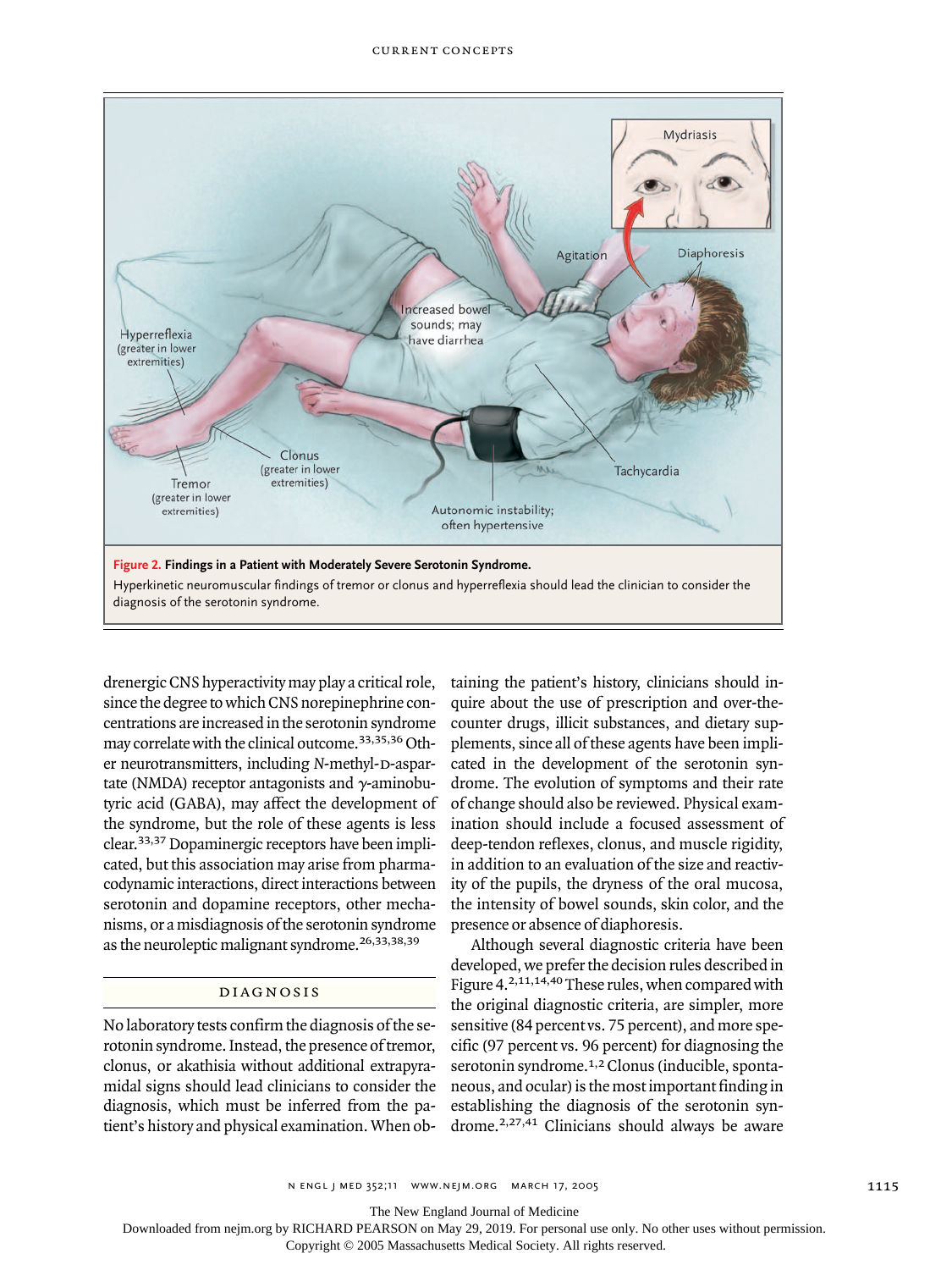

## **Figure 3. Serotonin Biosynthesis and Metabolism.**

Serotonin is produced in presynaptic neurons by hydroxylation and decarboxylation of l-tryptophan. Serotonin is then incorporated into vesicles, where it resides until it is needed for neurotransmission. After axonal stimulation, serotonin is released into the intrasynaptic space; presynaptic serotonin receptors function as a feedback loop to inhibit exocytosis of vesicles (shown in red). Serotonin then binds to postsynaptic receptors to effect neurotransmission. A reuptake mechanism returns serotonin to the cytoplasm of the presynaptic neuron, where it is reintroduced into vesicles. Serotonin is then metabolized by monoamine oxidase subtype A to hydroxyindoleacetic acid.

> that hyperthermia and hypertonicity occur in lifethreatening cases, but muscle rigidity may mask the highly distinguishing findings of clonus and hyperreflexia and therefore cloud the diagnosis.2,42

The differential diagnosis includes anticholinergic poisoning, malignant hyperthermia, and the neuroleptic malignant syndrome, each of which can be readily distinguished from the serotonin syndrome on clinical grounds and on the basis of the medication history (Table 2). Patients with the anticholinergic syndrome have normal reflexes and show the "toxidrome" of mydriasis; agitated delirium; dry oral mucosa; hot, dry, erythematous skin; urinary retention; and an absence of bowel sounds. Hyperactive bowel sounds — along with neuromuscular abnormalities, diaphoresis, and normal skin color — distinguish the serotonin syndrome from the anticholinergic toxidrome.<sup>2</sup>

Malignant hyperthermia is a pharmacogenetic disorder characterized by increasing concentrations of end-tidal carbon dioxide, hypertonicity, hyperthermia, and metabolic acidosis. The disorder occurs within minutes after exposure to inhalational anesthetic agents.43 On physical examination, the skin is often mottled, with cyanotic areas contrasting with patches of bright red flushing.<sup>43</sup> The rigor mortis–like rigidity of skeletal muscles and hyporeflexia that are seen in malignant hyperthermia further distinguish this condition from the serotonin syndrome.<sup>43</sup>

The neuroleptic malignant syndrome is an idiopathic reaction to dopamine antagonists, a condition that is defined by a slow onset, bradykinesia or akinesia, "lead pipe" muscular rigidity, hyperthermia, fluctuating consciousness, and autonomic instability.44 Signs and symptoms of the neuroleptic malignant syndrome typically evolve during several days, in contrast to the rapid onset and hyperkinesia of the serotonin syndrome. Knowledge of the precipitating drug also helps in distinguishing between syndromes: dopamine antagonists produce bradykinesia, whereas serotonin agonists produce hyperkinesia.<sup>45</sup>

## management

Management of the serotonin syndrome involves the removal of the precipitating drugs, the provision of supportive care, the control of agitation, the administration of  $5-HT_{2A}$  antagonists, the control of autonomic instability, and the control of hyperthermia.45 Many cases of the serotonin syndrome typically resolve within 24 hours after the initiation of therapy and the discontinuation of serotonergic drugs, but symptoms may persist in patients taking drugs with long elimination half-lives, active metab-

The New England Journal of Medicine

Downloaded from nejm.org by RICHARD PEARSON on May 29, 2019. For personal use only. No other uses without permission.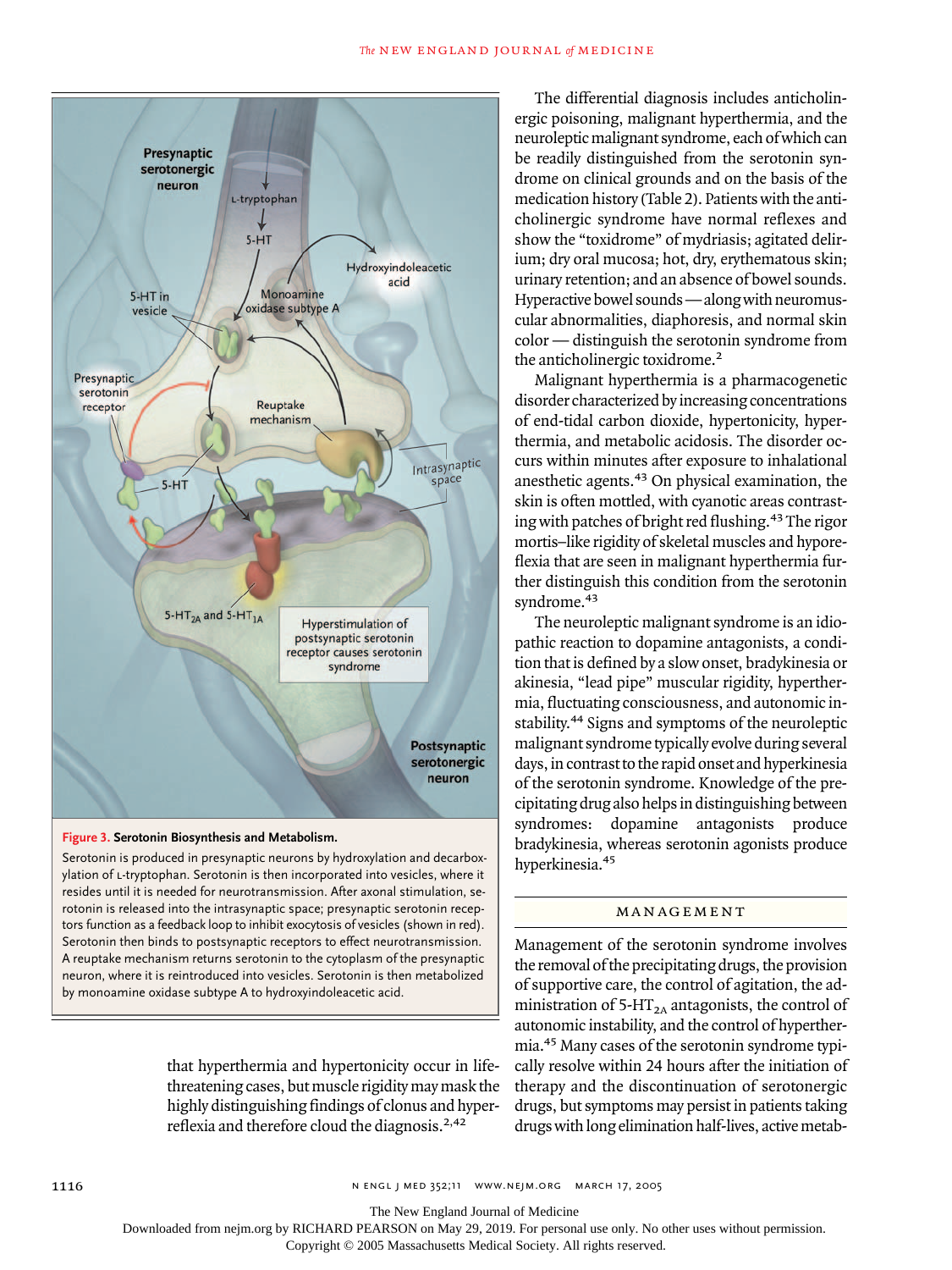

olites, or a protracted duration of action. Supportive care, comprising the administration of intravenous fluids and correction of vital signs, remains a mainstay of therapy. However, an abrupt deterioration in the condition of a patient who has been conservatively treated indicates the need for an immediate, aggressive response.<sup>1,2,45</sup>

The intensity of therapy depends on the severity of illness. Mild cases (e.g., with hyperreflexia and tremor but no fever) can usually be managed with supportive care, removal of the precipitating drugs, and treatment with benzodiazepines. Moderately ill patients should have all cardiorespiratory and thermal abnormalities aggressively corrected and may benefit from the administration of  $5-HT_{2A}$ antagonists. Hyperthermic patients (those whose

temperature is more than 41.1°C) are severely ill and should receive the above therapies as well as immediate sedation, neuromuscular paralysis, and orotracheal intubation.

Control of agitation with benzodiazepines is essential in the management of the serotonin syndrome, regardless of its severity. Benzodiazepines such as diazepam improve survival in animal models and blunt the hyperadrenergic component of the syndrome.37,45 Physical restraints are ill-advised and may contribute to mortality by enforcing isometric muscle contractions that are associated with severe lactic acidosis and hyperthermia.<sup>46</sup> If physical restraints are used, they must be rapidly replaced with chemical sedation.

Pharmacologically directed therapy involves the

The New England Journal of Medicine

Downloaded from nejm.org by RICHARD PEARSON on May 29, 2019. For personal use only. No other uses without permission.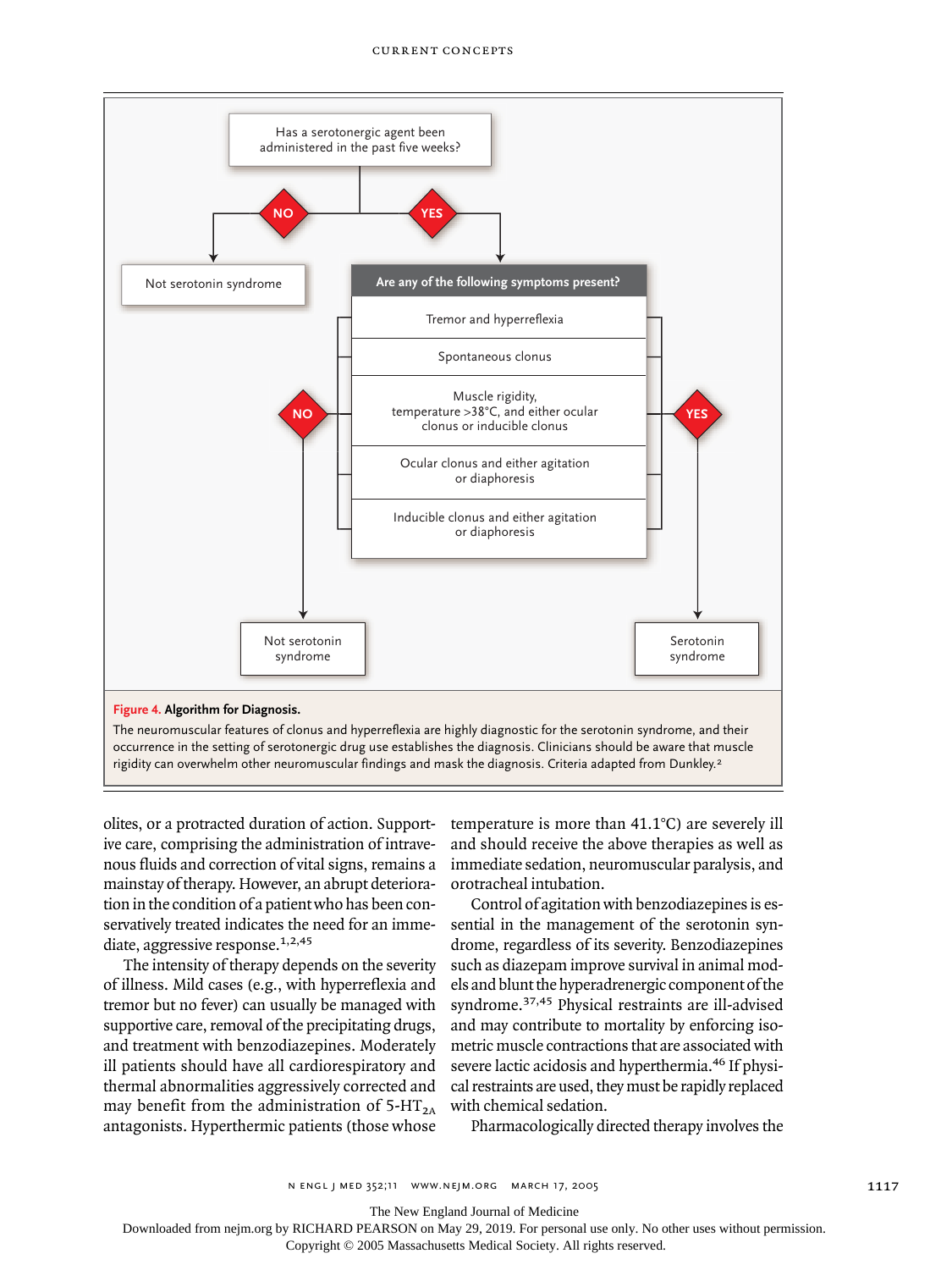|                                                                                       | Mental<br><b>Status</b>                        | Agitation,<br>coma                                                                                      | Agitated<br>delirium                                                                                               | Stupor, alert<br>mutism,<br>coma                                               | Agitation                                                                                                 |
|---------------------------------------------------------------------------------------|------------------------------------------------|---------------------------------------------------------------------------------------------------------|--------------------------------------------------------------------------------------------------------------------|--------------------------------------------------------------------------------|-----------------------------------------------------------------------------------------------------------|
| Table 2. Manifestations of Severe Serotonin Syndrome and Related Clinical Conditions. | <b>Reflexes</b>                                | less masked<br>by increased<br>muscle tone)<br>clonus (un-<br>Hyperreflexia,                            | Normal                                                                                                             |                                                                                | Hyporeflexia                                                                                              |
|                                                                                       | Neuromuscular<br>Tone                          | dominantly<br>in lower ex-<br>Increased, pre-<br>tremities                                              | Normal                                                                                                             | "Lead-pipe" rigid- Bradyreflexia<br>ity present in<br>all muscle<br>slnoug     | Rigor mortis-like<br>rigidity                                                                             |
|                                                                                       | Sounds<br>Bowel                                | Hyperactive                                                                                             | or absent                                                                                                          | decreased<br>Normal or                                                         | Decreased                                                                                                 |
|                                                                                       | Skin                                           |                                                                                                         | Erythema, hot Decreased<br>and dry to or abser<br>touch                                                            | phoresis                                                                       | pearance,<br>diaphoresis<br>Mottled ap-                                                                   |
|                                                                                       | Mucosa                                         |                                                                                                         |                                                                                                                    | Sialorrhea Pallor, dia-                                                        | Normal                                                                                                    |
|                                                                                       | Pupils                                         |                                                                                                         |                                                                                                                    |                                                                                |                                                                                                           |
|                                                                                       | Vital Signs                                    | Hypertension, tachy- Mydriasis Sialorrhea Diaphoresis<br>cardia, tachypnea<br>hyperthermia<br>(>41.1°C) | Hypertension (mild), Mydriasis Dry<br>thermia (typically<br>tachycardia, tac-<br>hypnea, hyper-<br>38.8°C or less) | Hypertension, tachy- Normal<br>cardia, tachypnea,<br>hyperthermia<br>(>41.1°C) | Hypertension, tachy- Normal<br>hyperthermia (can<br>cardia, tachypnea,<br>be as high as<br>46.0°C)        |
|                                                                                       | Condition to Develop<br><b>Time Needed for</b> | $<$ 12 $hr$                                                                                             | < 12 hr                                                                                                            | $1 - 3$ days                                                                   | thesia or succinyl-<br>l anes-<br>administration of<br>after<br>30 min to 24 hr<br>inhalationa<br>choline |
|                                                                                       | Medication<br>History                          | Proseroto-<br>nergic<br>drug                                                                            | ergic agent<br>Anticholin-                                                                                         | antagonist<br>Dopamine                                                         | anesthesia<br>Inhalational                                                                                |
|                                                                                       | Condition                                      | syndrome<br>Serotonin                                                                                   | Anticholinergic<br>"toxidrome"                                                                                     | malignant<br>syndrome<br>Neuroleptic                                           | hyperthermia<br>Malignant                                                                                 |

administration of  $5-HT_{2A}$  antagonists.<sup>7,45</sup> Cyproheptadine is the recommended therapy for the serotonin syndrome, although its efficacy has not been rigorously established.7,45 Treatment of the serotonin syndrome in adults may require 12 to 32 mg of the drug during a 24-hour period, a dose that binds 85 to 95 percent of serotonin receptors.<sup>47</sup> Clinicians should consider an initial dose of 12 mg of cyproheptadine and then 2 mg every two hours if symptoms continue. Maintenance dosing involves the administration of 8 mg of cyproheptadine every six hours. Cyproheptadine is available only in oral form, but tablets may be crushed and administered by nasogastric tube. Atypical antipsychotic agents with 5-HT<sub>2A</sub>–antagonist activity may be beneficial in treating the serotonin syndrome. The sublingual administration of 10 mg of olanzapine has been used successfully, but its efficacy has not been rigorously determined.48 Clinicians desiring a parenteral agent should consider the intramuscular administration of 50 to 100 mg of chlorpromazine.45 Even though chlorpromazine is an outdated therapy that has been replaced in psychiatric practice by newer agents, its use may nonetheless be considered in severe cases.<sup>45</sup>

Control of autonomic instability involves stabilization of fluctuating pulse and blood pressure. Hypotension arising from MAOI interactions should be treated with low doses of direct-acting sympathomimetic amines (e.g., norepinephrine, phenylephrine, and epinephrine). Direct agonists do not require intracellular metabolism to generate a vasoactive amine, but their concentration in the synapse is regulated by catecholamine-O-methyl transferase. Indirect agents such as dopamine are metabolized to epinephrine and norepinephrine. Under normal conditions, monoamine oxidase limits the intracellular concentration of these metabolites. When inhibited, however, monoamine oxidase cannot control the amount of epinephrine and norepinephrine produced, and an exaggerated hemodynamic response may ensue. Patients in whom hypertension and tachycardia develop, either as a result of pressor therapy or from poisoning itself, should be treated with short-acting agents such as nitroprusside and esmolol.

Control of hyperthermia involves eliminating excessive muscle activity. Although benzodiazepines have a beneficial effect in moderate cases, in severely ill patients with hyperthermia (a temperature of more than 41.1°C) immediate paralysis should be induced with nondepolarizing agents such as ve-

The New England Journal of Medicine

Downloaded from nejm.org by RICHARD PEARSON on May 29, 2019. For personal use only. No other uses without permission.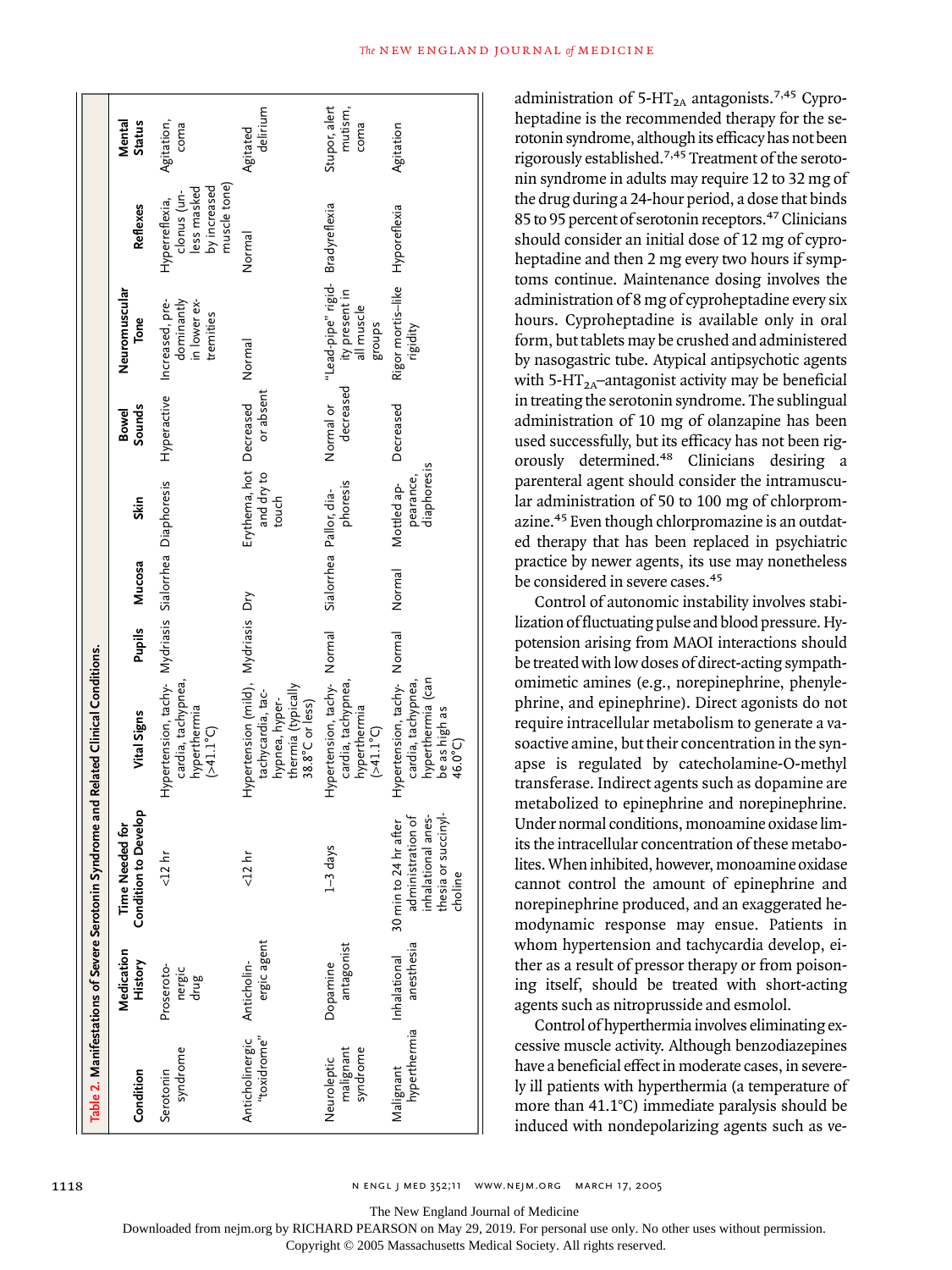curonium, followed by orotracheal intubation and ventilation. Clinicians should avoid succinylcholine because of the risk of arrhythmia from hyperkalemia associated with rhabdomyolysis. Recent case reports have shown that premature termination of neuromuscular paralysis was associated with a recrudescence of hyperthermia.49 There is no role for antipyretic agents in the management of the serotonin syndrome; the increase in body temperature is due to muscular activity, not an alteration in the hypothalamic temperature set point.

Potential pitfalls for clinicians include misdiagnosis of the serotonin syndrome, a failure to comprehend its rapidity of progression, and adverse effects of pharmacologically directed therapy. The diagnosis may be clouded by the presence of severe muscle rigidity that obscures myoclonus and hyperreflexia. If the correct diagnosis is not obvious, a prudent course is to withhold antagonist therapy and provide aggressive supportive care, sedation with benzodiazepines, and, if necessary, intubation and paralysis.7 Because of the speed with which the condition of patients declines, physicians should anticipate the need for aggressive therapy before clinical indications are reached.

Therapies such as propranolol, bromocriptine, and dantrolene are not recommended.<sup>7,45</sup> Propranolol, a 5-HT<sub>1A</sub> antagonist with a long duration of action, may cause hypotension and shock in patients with autonomic instability. Furthermore, propranolol can abolish tachycardia that can be used to determine the duration and effectiveness of therapy.2 Bromocriptine, a dopamine agonist, and dantrolene are not useful therapies; case reports citing their use probably involved a misdiagnosis of another condition as the serotonin syndrome.7,35,45 Bromocriptine has been implicated in the development of the serotonin syndrome, and its use in patients in whom the neuroleptic malignant syndrome is misdiagnosed may worsen serotonergic signs.27,50 According to one report, the administration of bromocriptine and dantrolene to a patient with the serotonin syndrome caused an abrupt increase in temperature, culminating in death.39 This finding is supported by the observation that dantrolene has no effect on survival in animal models.34,35

Antagonist therapy with the use of cyproheptadine and chlorpromazine may have unintended effects. The dosage of cyproheptadine used to treat the serotonin syndrome may cause sedation, but this effect is a goal of therapy and should not deter clinicians from using the drug. Chlorpromazine is an outmoded drug that has been associated with severe orthostatic hypotension and has been thought to aggravate hyperthermia. Patients who require acute parenteral therapy for the serotonin syndrome are often hypertensive and are not ambulatory, so that the risk of orthostatic hypotension is minimized. Hyperthermia in response to neuroleptic administration is an idiopathic response; the normal outcome is hypothermia. Nonetheless, chlorpromazine should not be administered to a patient with hypotension or the neuroleptic malignant syndrome, since the drug could potentially exacerbate clinical findings.

## prevention

The serotonin syndrome can be avoided by a combination of pharmacogenomic research, the education of physicians, modifications in prescribing practices, and the use of technological advances. The application of pharmacogenomic principles can potentially protect patients at risk for the syndrome before the administration of serotonergic agents. Once toxicity occurs, consultation with a medical toxicologist, a clinical pharmacology service, or a poison-control center can identify proserotonergic agents and drug interactions, assist clinicians in anticipating adverse effects, and provide valuable clinical decision-making experience. The avoidance of multidrug regimens is critical to the prevention of the serotonin syndrome. If multiple agents are required, however, computer-based ordering systems and the use of personal digital assistants can detect drug interactions and decrease reliance on memory in drug ordering. Post-marketing surveillance linked to physician education has been proposed to improve awareness of the serotonin syndrome.<sup>10</sup>

Supported in part by a grant from the National Institute on Drug Abuse (DA-14929, to Dr. Boyer).

#### **references**

**1.** Sternbach H. The serotonin syndrome. Am J Psychiatry 1991;148:705-13. **2.** Dunkley EJ, Isbister GK, Sibbritt D, Dawson AH, Whyte IM. The Hunter Serotonin Toxicity Criteria: simple and accurate diagnostic decision rules for serotonin toxicity. QJM 2003;96:635-42. **3.** Oates JA, Sjoerdsma A. Neurologic effects of tryptophan in patients receiving a monoamine oxidase inhibitor. Neurology 1960;10:1076-8.

**4.** Asch DA, Parker RM. The Libby Zion

n engl j med 352;11 www.nejm.org march 17, 2005

1119

The New England Journal of Medicine

Downloaded from nejm.org by RICHARD PEARSON on May 29, 2019. For personal use only. No other uses without permission.